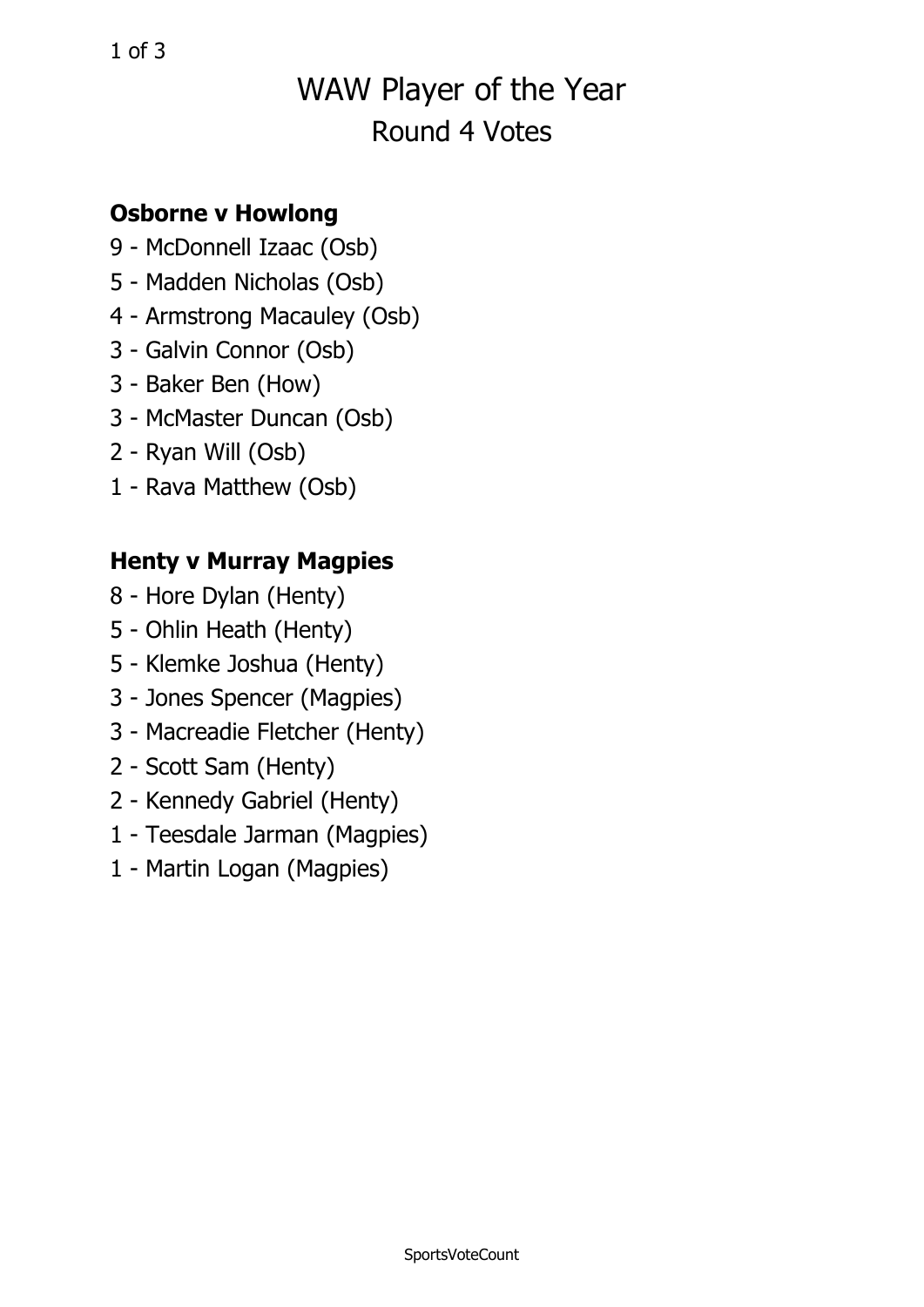# WAW Player of the Year Round 4 Votes

### **Jindera v Lockhart**

- 10 Warren Danny (Jind)
- 7 Browne Oliver (Jind)
- 4 Wood Thomas (Jind)
- 3 Speed Ryan (Jind)
- 2 Burkinshaw Chayte (Lock)
- 2 Shaw Ryan (Lock)
- 1 Avage Jack (Jind)
- 1 Argus Luke (Lock)

#### **Billabong Crows <sup>v</sup> CDHBU**

- 10 Dane Swan (Crows)
- 6 Kerr Zac (Crows)
- 5 Rhodes Nathan (CDHBU)
- 4 Austin Alastair (Crows)
- 4 Raggett Billy (CDHBU)
- 1 Butler Callum (CDHBU)

#### **Holbrook v Rand-Walb-Walla**

- 6 Lieschke Brian (RWW)
- 6 Hamilton Logan (Holb)
- 5 Way Jacob (Holb)
- 5 Carman Brad (Holb)
- 4 Parker Fletcher (Holb)
- 2 Sharp Matthew (Holb)
- 1 Duck Christopher (RWW)
- 1 Holman Thomas (RWW)